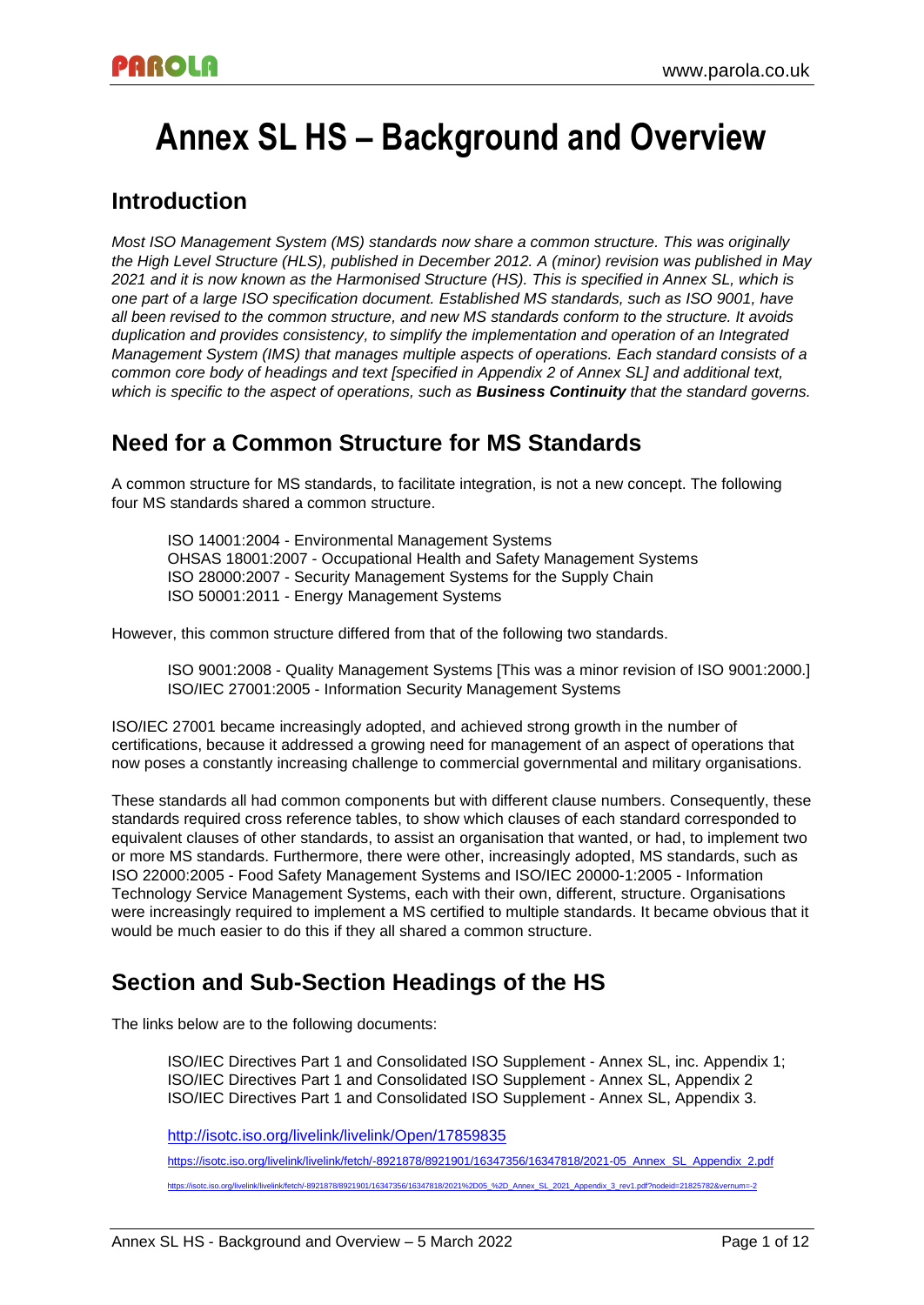Appendix 2 specifies the common core text of the HS, which all MS standards must contain, together with guidance on how it should be implemented. The common core text of the HS consists of the following sections and sub-sections, each with some basic text content, where XXX is the type of MS (such as *Information Security*, *Business Continuity*, *Environmental* and *Quality* etcetera). Appropriate headings and text are added to this to create each MS standard.

# **Harmonised Structure (HS) [Published in May 2021]**

- **1 Scope**
- **2 Normative references**
- **3 Terms and definitions**

#### **4 Context of the organization**

- 4.1 Understanding the organization and its context
- 4.2 Understanding the needs and expectations of interested parties
- 4.3 Determining the scope of the XXX management system
- 4.4 XXX management system

#### **5 Leadership**

- 5.1 Leadership and commitment
- 5.2 XXX Policy
- 5.3 Roles, responsibilities and authorities

#### **6 Planning**

- 6.1 Actions to address risks and opportunities
- 6.2 XXX objectives and planning to achieve them

#### **7 Support**

- 7.1 Resources
- 7.2 Competence
- 7.3 Awareness
- 7.4 Communication
- 7.5 Documented information
	- 7.5.1 General
	- 7.5.2 Creating and updating documented information
	- 7.5.3 Control of documented information

#### **8 Operation**

8.1 Operational planning and control

#### **9 Performance evaluation**

- 9.1 Monitoring, measurement, analysis and evaluation
- 9.2 Internal audit
	- 9.2.1 General
	- 9.2.2 Internal audit programme
- 9.3 Management review
	- 9.3.1 General
	- 9.3.2 Management review inputs
	- 9.3.3 Management review results

#### **10 Improvement**

- 10.1 Continual improvement
- 10.2 Nonconformity and corrective action

The common structure ensures that:

- (A) All management system standards include components that are essential to good management of any aspect of operations;
- (B) An organisation can more easily establish and operate one management system that manages multiple aspects of operations.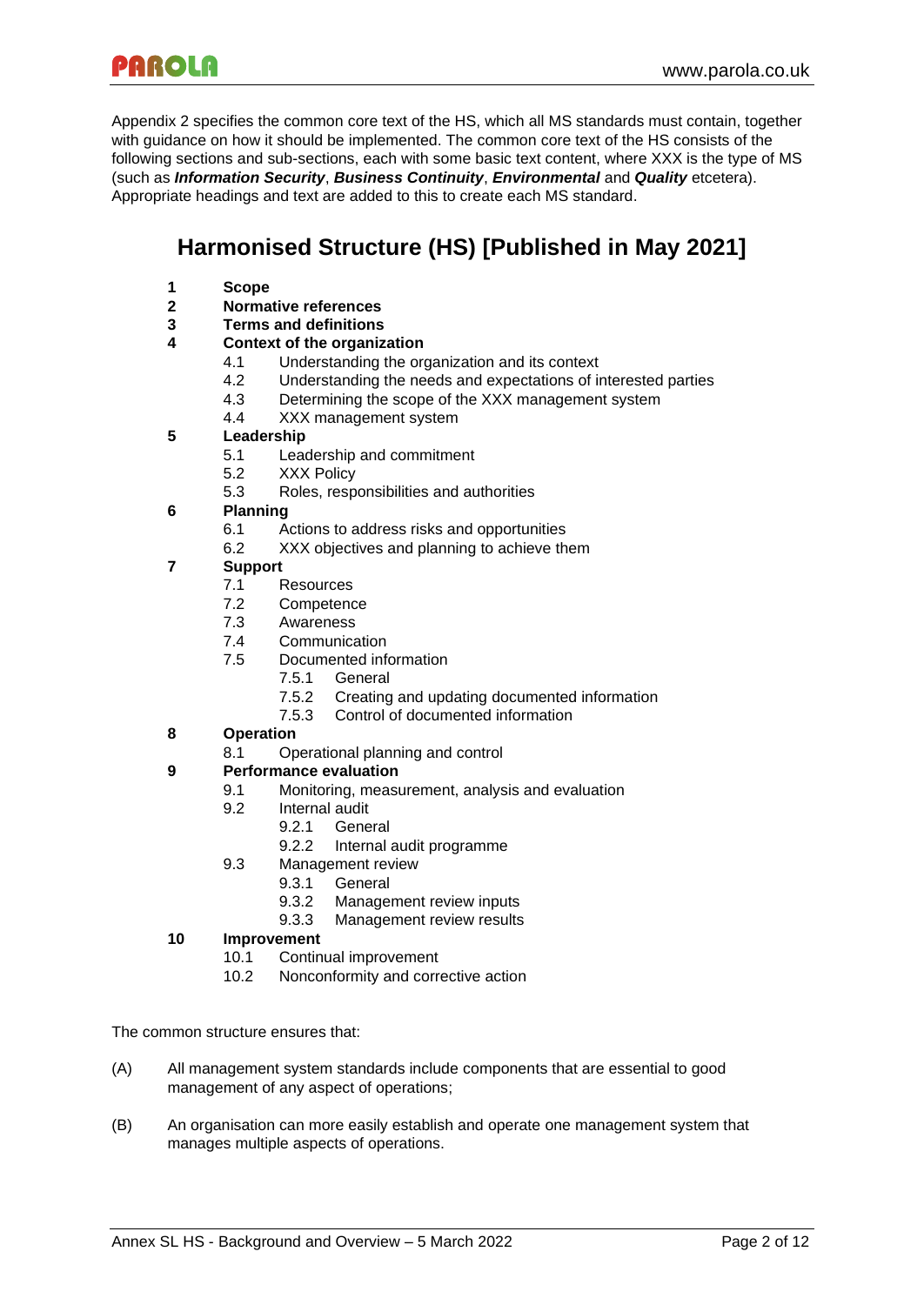*NOTE The Harmonised Structure (HS), published in May 2021, differs slightly from the previous High Level Structure (HLS), originally published in December 2012.*

# **High Level Structure (HLS) [Published in December 2012]**

- **1 Scope**
- **2 Normative references**
- **3 Terms and definitions**
- **4 Context of the organization**
	- 4.1 Understanding the organization and its context
		- 4.2 Understanding the needs and expectations of interested parties
		- 4.3 Determining the scope of the XXX management system
		- 4.4 XXX management system

#### **5 Leadership**

- 5.1 Leadership and commitment
- 5.2 Policy
- 5.3 Organizational roles, responsibilities and authorities
- **6 Planning**
	- 6.1 Actions to address risks and opportunities
	- 6.2 XXX objectives and planning to achieve them

### **7 Support**

- 7.1 Resources
- 7.2 Competence
- 7.3 Awareness
- 7.4 Communication
- 7.5 Documented information
	- 7.5.1 General
	- 7.5.2 Creating and updating
	- 7.5.3 Control of documented information
- **8 Operation**
	- 8.1 Operational planning and control

#### **9 Performance evaluation**

- 9.1 Monitoring, measurement, analysis and evaluation
- 9.2 Internal audit
- 9.3 Management review

#### **10 Improvement**

- 10.1 Nonconformity and corrective action
- 10.2 Continual improvement

### **Significant Components and Features of the HS**

The common core body of headings and text, of the HS, provides and enforces the following:

- (1) A structure that corresponds to, and implements, the **PDCA (Plan-Do-Check-Act)** cycle;
- (2) The application of the **PROCESS approach**, to represent the operations of an organisation as a system of interrelated processes;
- (3) An enhanced form of a STEEPLE (or PESTLE) Analysis and a SWOT Analysis, to **formulate STRATEGY.**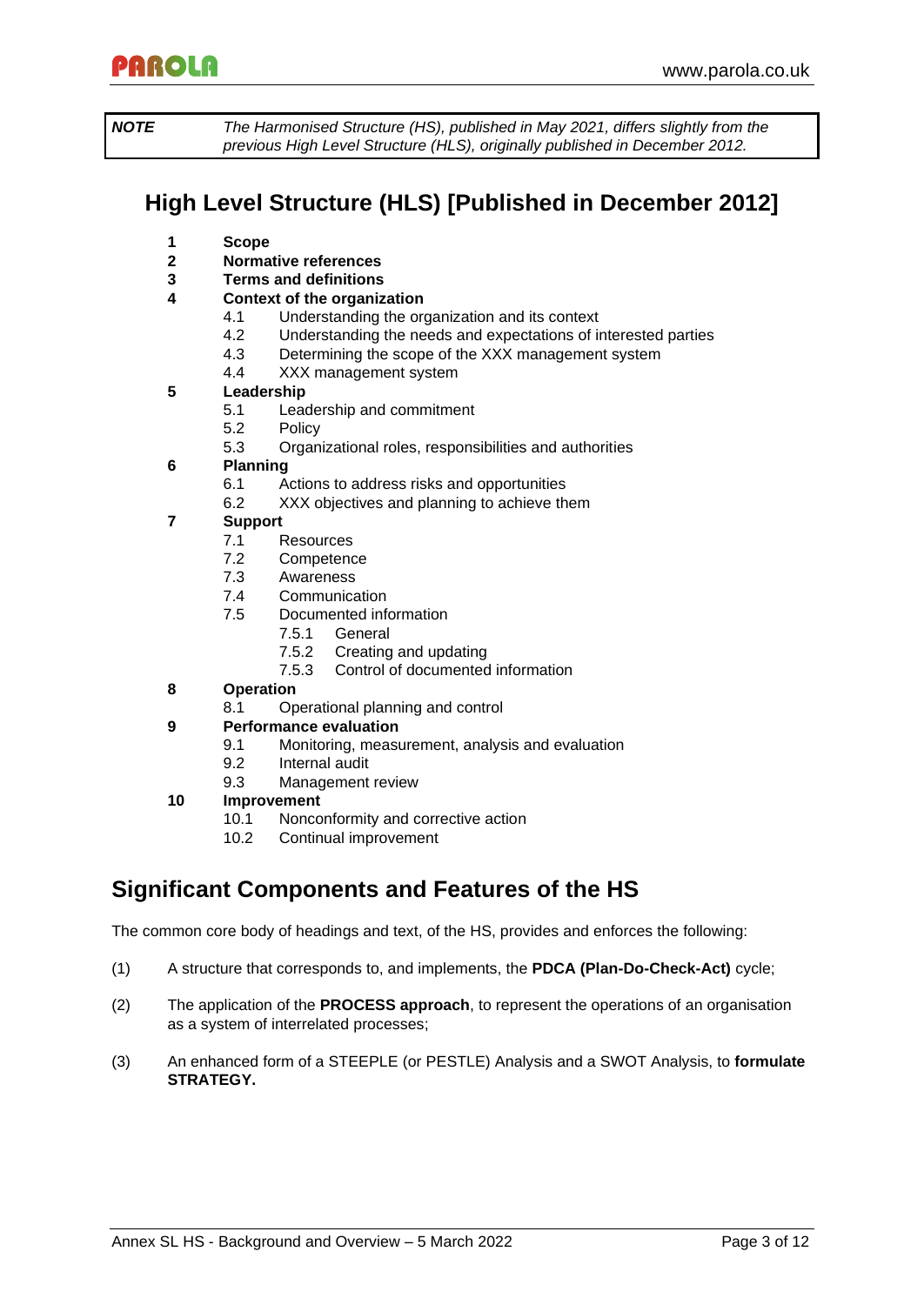### **PDCA (Plan-Do-Check-Act) Cycle**

Seven of the ten main sections of the HS correspond to stages of the **PDCA (Plan-Do-Check-Act)** cycle as follows.

**Plan** 4 – Context of the organization 5 – Leadership 6 – Planning 7 – Support **Do** 8 – Operation **Check** 9 – Performance evaluation **Act** 10 – Improvement

The HS provides better correspondence compared to that of superseded standards. For example, in both of ISO 14001:2004 and OHSAS 18001:2007, *Section 4.4.1 – Resources, roles, responsibility (accountability and) authority* is part of planning and would be better as a sub-sub-section under *Section 4.3 – Planning* than under *Section 4.4 – Implementation and operation*.

### **PROCESS Approach**

The HS requires you to identify the Processes of the operations of your organisation, and how they interact. The following document describes this and provides examples.

[http://www.parola.co.uk/MS/Process\\_Approach.pdf](http://www.parola.co.uk/MS/Process_Approach.pdf)

### **STRATEGY - Context and Risks & Opportunities**

A common and useful business exercise is to do a STEEPLE (or PESTLE) analysis followed by a SWOT analysis. The purpose of a SWOT analysis is to devise strategies. The HS includes components that constitute an amended form of these two stages of analyses.

#### *(1) Determine the context of the organisation, including interested parties and their interests, which are relevant to the aspect of operations that the MS governs.*

- (a) The determination of the context requires an organisation to determine external and internal issues that are relevant to the aspects of operations that the MS governs.
	- (i) Do a STEEPLE (or PESTLE) analysis to identify external issues.
	- (ii) The determination of internal issues corresponds to the identification and assessment of Strengths and Weaknesses of a SWOT Analysis.
- (b) The HS requires an organisation to identify the Interested Parties (Stakeholders), and the interests (stakes) of these Interested Parties, with respect to the MS.

*This is an implicit part of the STEEPLE (or PESTLE) and SWOT analyses.*

An entity could be an interested party with respect to one MS, but not to another.

*Example - A family living near a chemical processing plant would be an interested party with an interest in its Environmental Management System (EMS) but would not be an interested party with an interest in its Quality Management System (QMS).*

#### *(2) Consider the risks and opportunities that arise from the context and interested parties.*

The HS requires an organisation to consider Risks and Opportunities.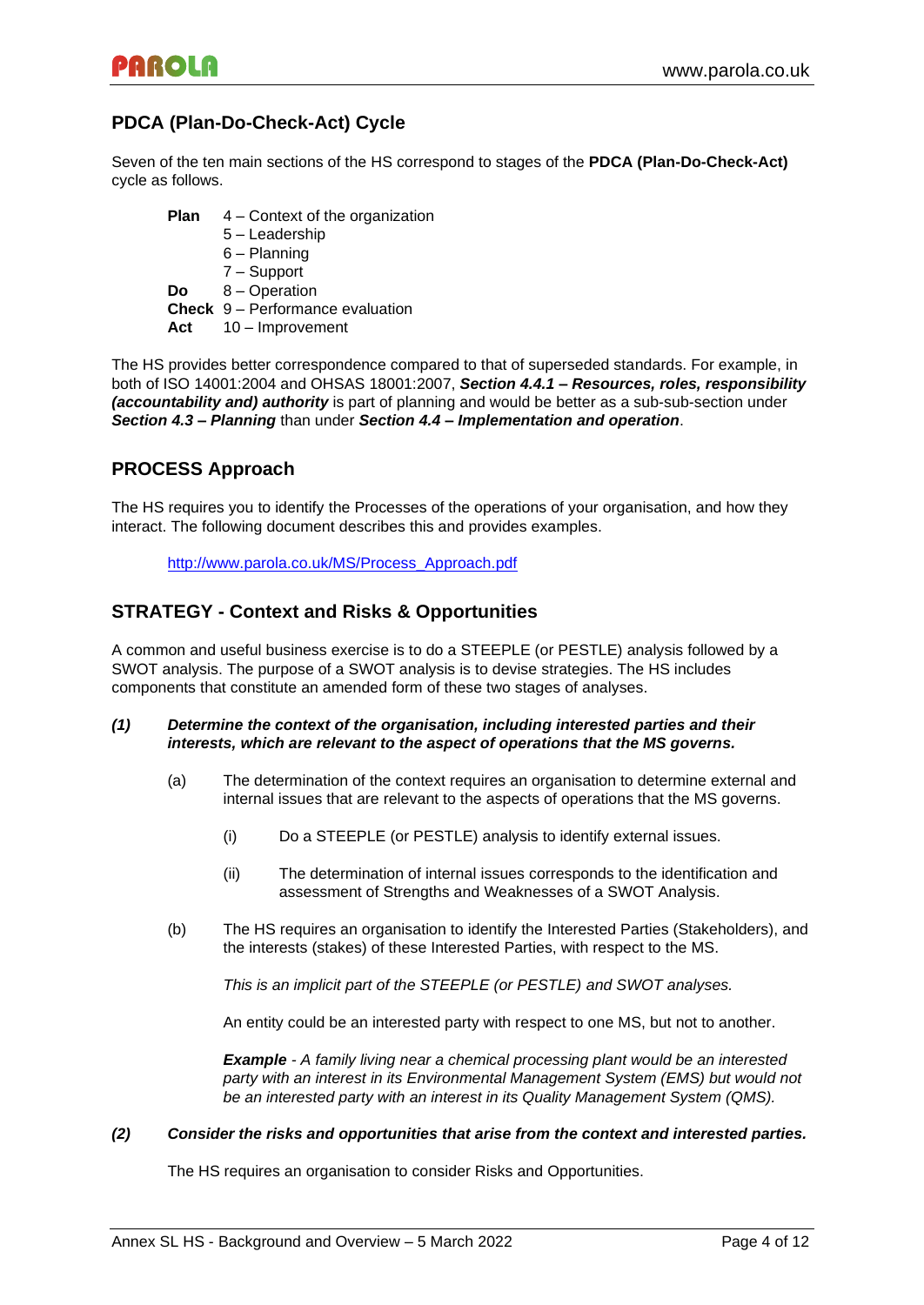*The SWOT Analysis considers Strengths and Weaknesses (which are mostly internal factors), and Opportunities and Threats (which are mostly external factors).*

(a) **Risks** - A Risk is the combination of an (external) Threat that the organisation cannot control, and an associated (internal) Vulnerabiliy that the organisation can control.

*Example (Anti-Bribery) - Threat is an attempt to raise a false purchase order for a fictitious service. Vulnerability is the process to raise and authorise a purchase order. Countermeasures include: (i) due diligence checks on third parties, (ii) financial controls and (iii) non-financial controls.*

(b) **Opportunities** - An Opportunity is something that you can choose to pursue that has at least one associated possibility of a positive outcome.

The HS requires MS standards to address Risks and Opportunities. It provides a definition of risk and specifies that risk can be negative or positive (i.e. the possibility of a negative or positive outcome). Unfortunately, it does not explain positive risk or provide a definition of Opportunity. The consequence of this is that some guidance equates opportunity to positive risk, which is wrong. A risk is something that you are subject to, without choice. You may be subject to one or more, negative and/or positive, risks, after you choose to pursue an opportunity.

*Example - The sale of lottery tickets provides an opportunity, to buy a lottery ticket. If you choose to buy a lottery ticket, you pursue an opportunity. This opportunity has an associated possibility of a positive outcome and an associated possibility of a negative outcome. The possibility of a positive outcome is that you win the lottery. This has a very low likelihood. The possibility of a negative outcome is that you lose your stake, i.e. the price of the ticket. This has a very high likelihood.*

The following document describes how to administer Opportunities and Risks.

[http://www.parola.co.uk/MS/Opportunities\\_and\\_Risks\\_-\\_Guide.pdf](http://www.parola.co.uk/MS/Opportunities_and_Risks_-_Guide.pdf)

| <b>WHAT and HOW</b> | Before the application of the HS, a MS standard required an organisation to<br>know WHAT actions it does and HOW it does them, to effectively manage an<br>aspect of operations, such as quality or information security. |
|---------------------|---------------------------------------------------------------------------------------------------------------------------------------------------------------------------------------------------------------------------|
| <b>WHY</b>          | A MS standard based on the HS also now requires an organisation to know<br>WHY it does those actions, to provide the foundation for WHAT and HOW.                                                                         |

### **Leadership**

ISO 14001:2004, OHSAS 18001:2007 and ISO 28000:2007 contain several specific requirements of management. ISO 50001:2011 adds to the structure the additional sub-section *4.2 - Management responsibility*. This corresponds to section *5 - Management Responsibility*, starting with section *5.1 - Management Commitment*, in both ISO 9001:2008 and ISO/IEC 27001:2005. The HS contains section *5 - Leadership*, starting with section *5.1 - Leadership and Commitment*.

**IMPORTANT** The use of the word **Leadership** instead of **Management** reinforces the two requirements to (i) identify the Context of the Organisation and (ii) address Risks and Opportunities. MS standards based on the HS require the top management of an organisation to **LEAD** in addition to **MANAGE**.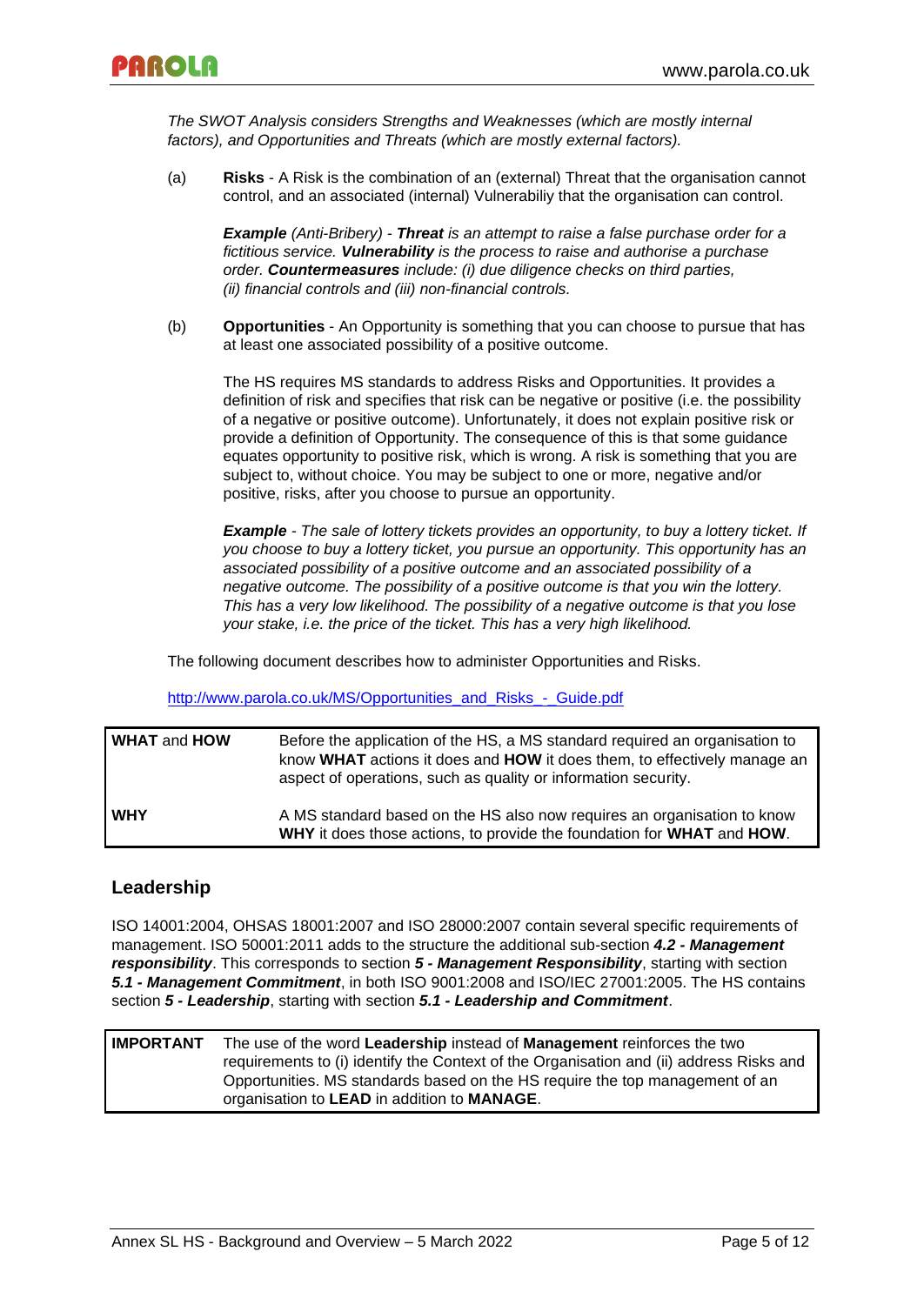# **SWOT Analysis**

A SWOT (*Strengths*, *Weaknesses*, *Opportunities* and *Threats*) Analysis applies to an organisation or enterprise. It provides a simple method to assist you to identify and assess, actual and potential, threats and opportunities, and to devise and select appropriate strategies to respond to them. You may wish to do a STEEPLE (*Social, Technological, Economic, Environmental, Political, Legal, Ethical*) [or PESTLE (*Political, Economic, Social, Technological, Legal, Environmental*)] Analysis before you do a SWOT Analysis. A STEEPLE (or PESTLE) Analysis applies to an operating environment or market, with respect to an organisation, enterprise, product or service. It provides a simple structured method to assist you to identify characteristic factors of the environment or market, including opportunities and threats. You use external threats and opportunities that you identify through a STEEPLE (or PESTLE) Analysis as inputs to a SWOT Analysis.

To do a SWOT Analysis, complete a SWOT Matrix, as shown below.

|                      | <b>Strengths</b>      | Weaknesses            |
|----------------------|-----------------------|-----------------------|
|                      | (1)<br>(2)            | (1)<br>(2)            |
| <b>Opportunities</b> | <b>S-O Strategies</b> | <b>W-O Strategies</b> |
| (1)<br>(2)           | (1)<br>(2)            | (1)<br>(2)            |
| <b>Threats</b>       | <b>S-T Strategies</b> | <b>W-T Strategies</b> |
| (1)<br>(2)           | (1)<br>(2)            | (1)<br>(2)            |

(1) Identify Strengths, Weaknesses, Opportunities and Threats.

| <b>IMPORTANT</b> | (a) | Strengths and Weaknesses are internal aspects of the organisation.                                                                                                                   |
|------------------|-----|--------------------------------------------------------------------------------------------------------------------------------------------------------------------------------------|
|                  | (b) | An aspect of the organisation may be a Strength and/or a Weakness in<br>different circumstances.                                                                                     |
|                  | (c) | Opportunities and Threats are usually aspects of the (external) environment<br>in which the organisation operates, but may be aspects of the environment<br>within the organisation. |
|                  | (d) | Opportunity is NOT the opposite of Threat.                                                                                                                                           |
|                  |     | An Opportunity is something that you can choose to pursue. An actual (not<br>potential) Threat is something to which you are subject, without choice.                                |
|                  | (e) | An Opportunity may possess associated potential Strengths, Weaknesses<br>and Threats which you will introduce if you choose to pursue the Opportunity.                               |

- (2) Devise the following four categories of strategies.
	- **S-O** Use *Strengths* to pursue *Opportunities*.
	- **W-O** Mitigate *Weaknesses* to pursue *Opportunities*.
	- **S-T** Use *Strengths* to mitigate susceptibility to *Threats*.
	- **W-T** Mitigate *Weaknesses* that increase susceptibility to *Threats* or avoid combinations of *Weaknesses* that increase susceptibility to *Threats*.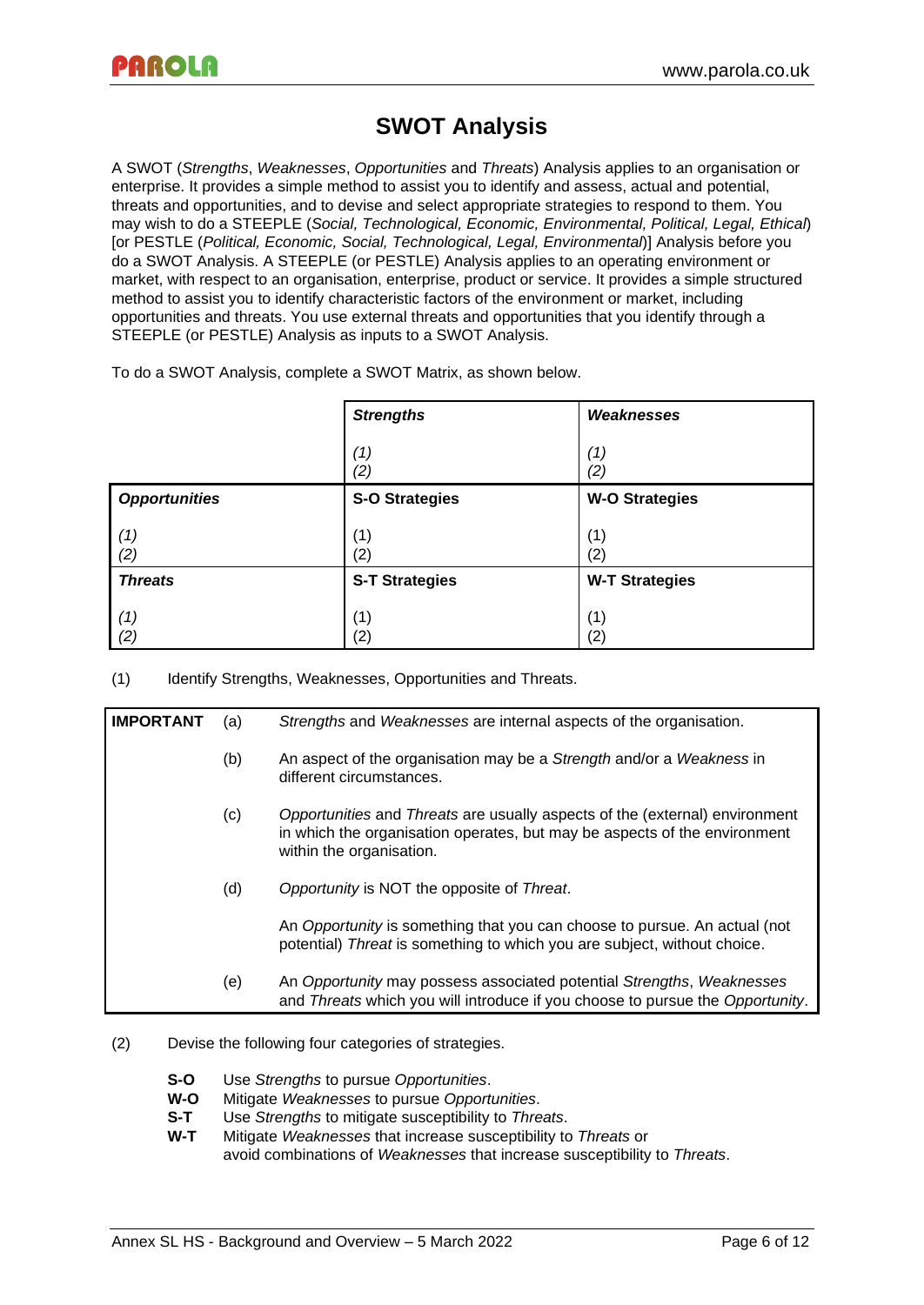### **ISO 14001:2004**

- 1 Scope
- 2 Normative references
- 3 Terms and definitions
- 4 Environmental management system requirements
	- 4.1 General requirements
	- 4.2 Environmental policy
	- 4.3 Planning
		- 4.3.1 Environmental aspects
		- 4.3.2 Legal and other requirements
		- 4.3.3 Objectives, targets and programme(s)
	- 4.4 Implementation and operation
		- 4.4.1 Resources, roles, responsibility and authority
		- 4.4.2 Competence, training and awareness
		- 4.4.3 Communication
		- 4.4.4 Documentation
		- 4.4.5 Control of documents
		- 4.4.6 Operational control
		- 4.4.7 Emergency preparedness and response
	- 4.5 Checking
		- 4.5.1 Monitoring and measurement
		- 4.5.2 Evaluation of compliance
		- 4.5.3 Nonconformity, corrective action and preventive action
		- 4.5.4 Control of records
		- 4.5.5 Internal audit
	- 4.6 Management review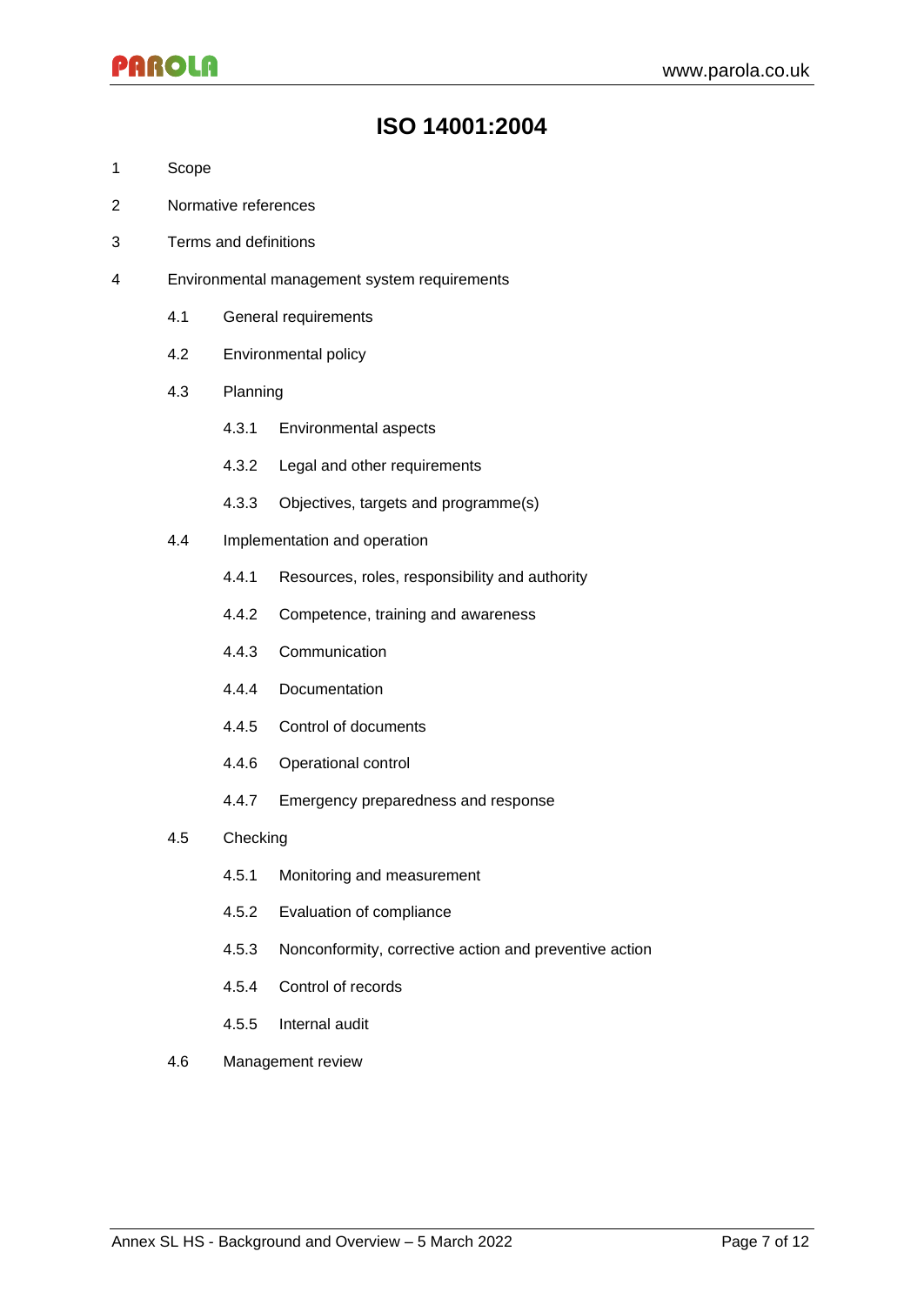### **OHSAS 18001:2007**

- 1 Scope
- 2 Reference publications
- 3 Terms and definitions
- 4 OH&S management system requirements
	- 4.1 General requirements
	- 4.2 OH&S policy
	- 4.3 Planning
		- 4.3.1 Hazard identification, risk assessment and determining controls
		- 4.3.2 Legal and other requirements
		- 4.3.3 Objectives and programme(s)
	- 4.4 Implementation and operation
		- 4.4.1 Resources, roles, responsibility, accountability and authority
		- 4.4.2 Competence, training and awareness
		- 4.4.3 Communication, participation and consultation
			- 4.4.3.1 Communication
			- 4.4.3.2 Participation and consultation
		- 4.4.4 Documentation
		- 4.4.5 Control of documents
		- 4.4.6 Operational control
		- 4.4.7 Emergency preparedness and response
	- 4.5 Checking
		- 4.5.1 Performance measurement and monitoring
		- 4.5.2 Evaluation of compliance
		- 4.5.3 Incident investigation, nonconformity, corrective action and preventive action
			- 4.5.3.1 Incident investigation
			- 4.5.3.2 Nonconformity, corrective action and preventive action
		- 4.5.4 Control of records
		- 4.5.5 Internal audit
	- 4.6 Management review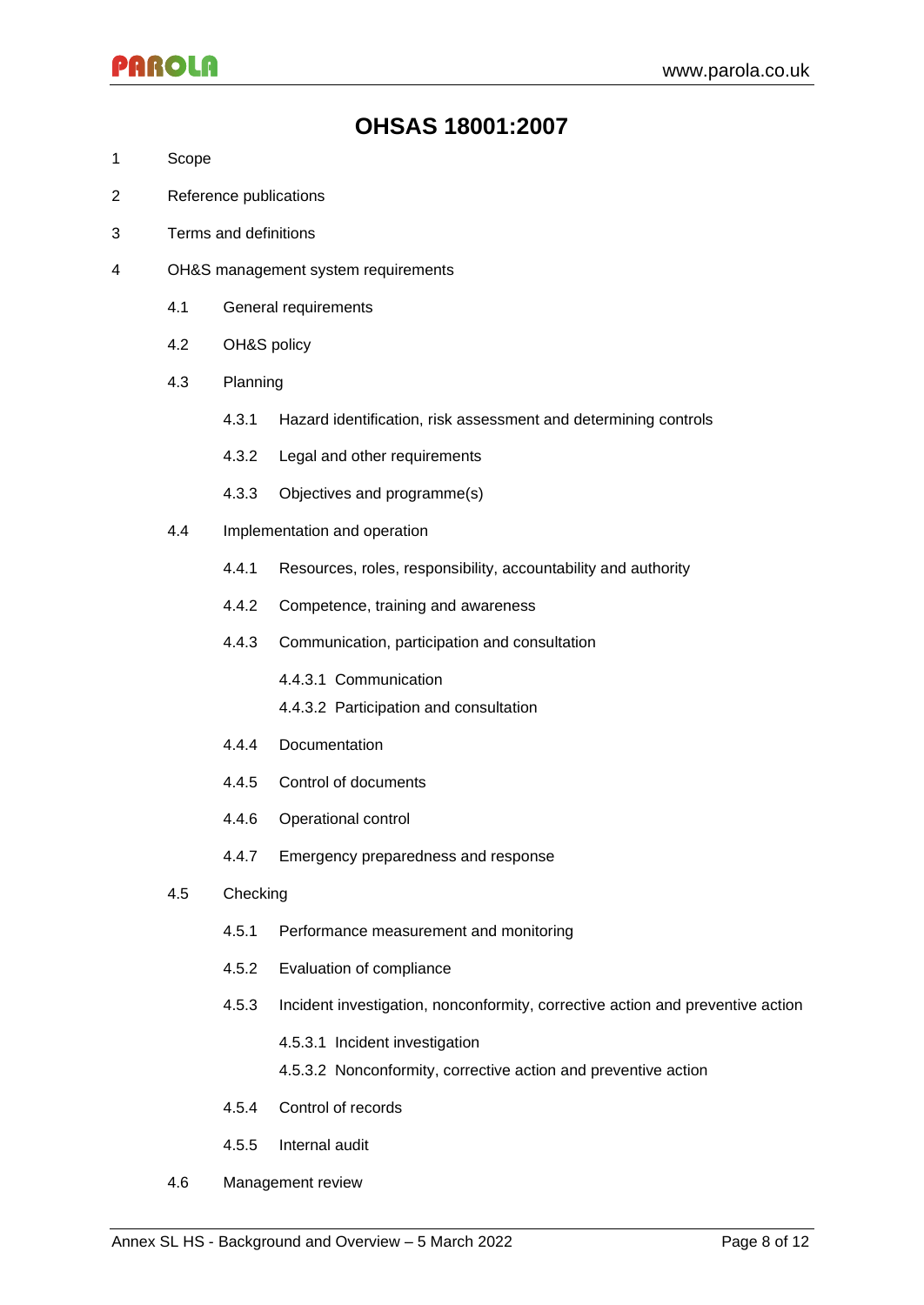### **ISO 28000:2007**

- 1 Scope
- 2 Normative references
- 3 Terms and definitions
- 4 Security management system elements
	- 4.1 General requirements
	- 4.2 Security management policy
	- 4.3 Security risk assessment and planning
		- 4.3.1 Security risk assessment
		- 4.3.2 Legal, statutory and other security regulatory requirements
		- 4.3.3 Security management objectives
		- 4.3.4 Security management targets
		- 4.3.5 Security management programmes
	- 4.4 Implementation and operation
		- 4.4.1 Structure, authority and responsibilities for security management
		- 4.4.2 Competence, training and awareness
		- 4.4.3 Communication
		- 4.4.4 Documentation
		- 4.4.5 Document and data control
		- 4.4.6 Operational Control
		- 4.4.7 Emergency preparedness, response and security recovery
	- 4.5 Checking and corrective action
		- 4.5.1 Security performance measurement and monitoring
		- 4.5.2 System evaluation
		- 4.5.3 Security-related failures, incidents, non-conformances and corrective and preventive action
		- 4.5.4 Control of records
		- 4.5.5 Audit
	- 4.6 Management review and continual improvement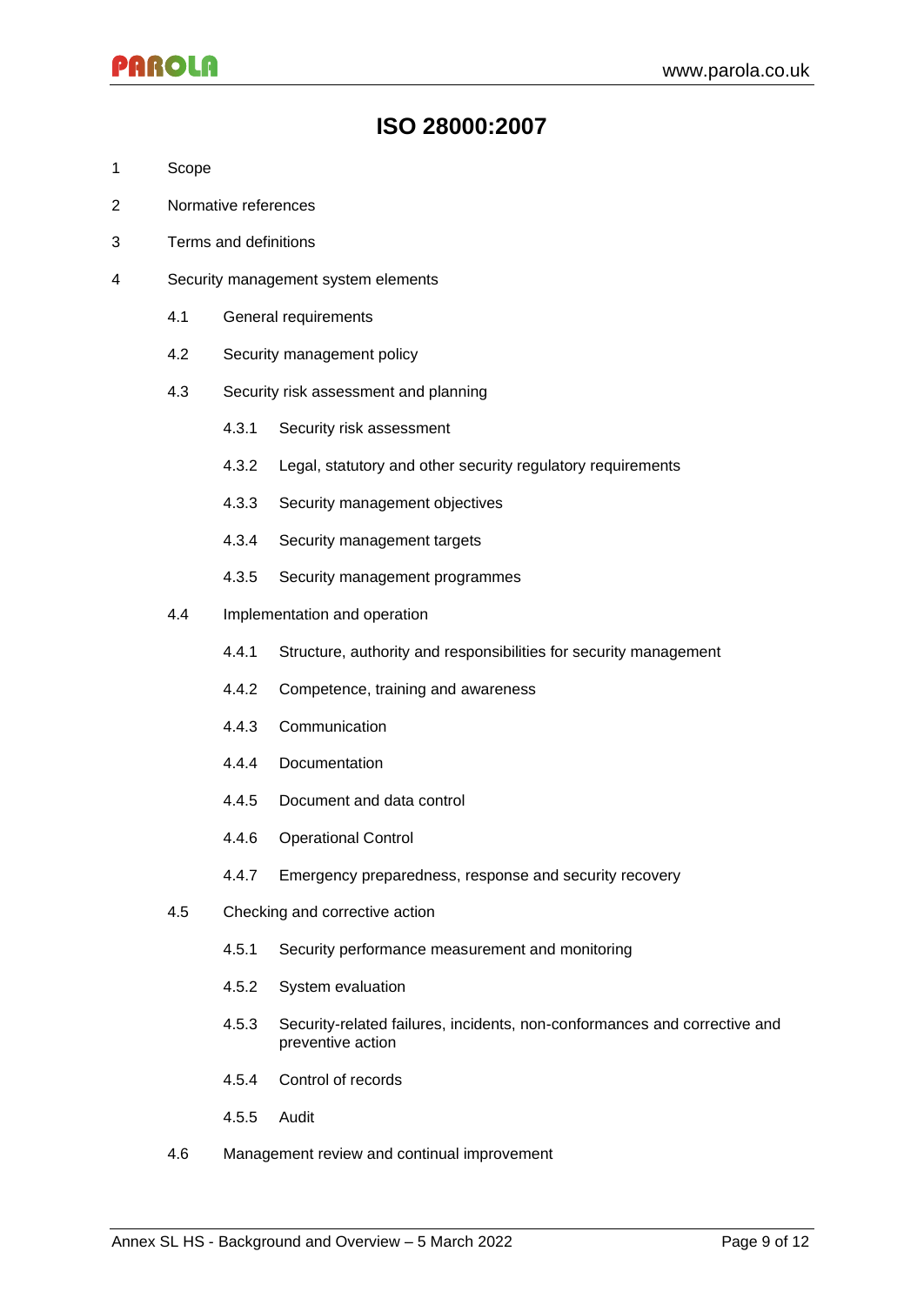# **ISO 50001:2011**

- 1 Scope
- 2 Normative references
- 3 Terms and definitions
- 4 Energy management system requirements
	- 4.1 General requirements
	- 4.2 Management responsibility
		- 4.2.1 Top management
		- 4.2.2 Management representative
	- 4.3 Energy policy
	- 4.4 Energy planning
		- 4.4.1 General
		- 4.4.2 Legal requirements and other requirements
		- 4.4.3 Energy review
		- 4.4.4 Energy baseline
		- 4.4.5 Energy performance indicators
		- 4.4.6 Energy objectives, energy targets and energy management action plans
	- 4.5 Implementation and operation
		- 4.5.1 General
		- 4.5.2 Competence, training and awareness
		- 4.5.3 Communication
		- 4.5.4 Documentation
		- 4.5.5 Operational control
		- 4.5.6 Design
		- 4.5.7 Procurement of energy services, products, equipment and energy
	- 4.6 Checking
		- 4.6.1 Monitoring, measurement and analysis
		- 4.6.2 Evaluation of compliance with legal requirements and other requirements
		- 4.6.3 Internal audit of the EnMS
		- 4.6.4 Nonconformities, correction, corrective action and preventive action
		- 4.6.5 Control of records
	- 4.7 Management review
		- 4.7.1 General
		- 4.7.2 Input to management review
		- 4.7.3 Output from management review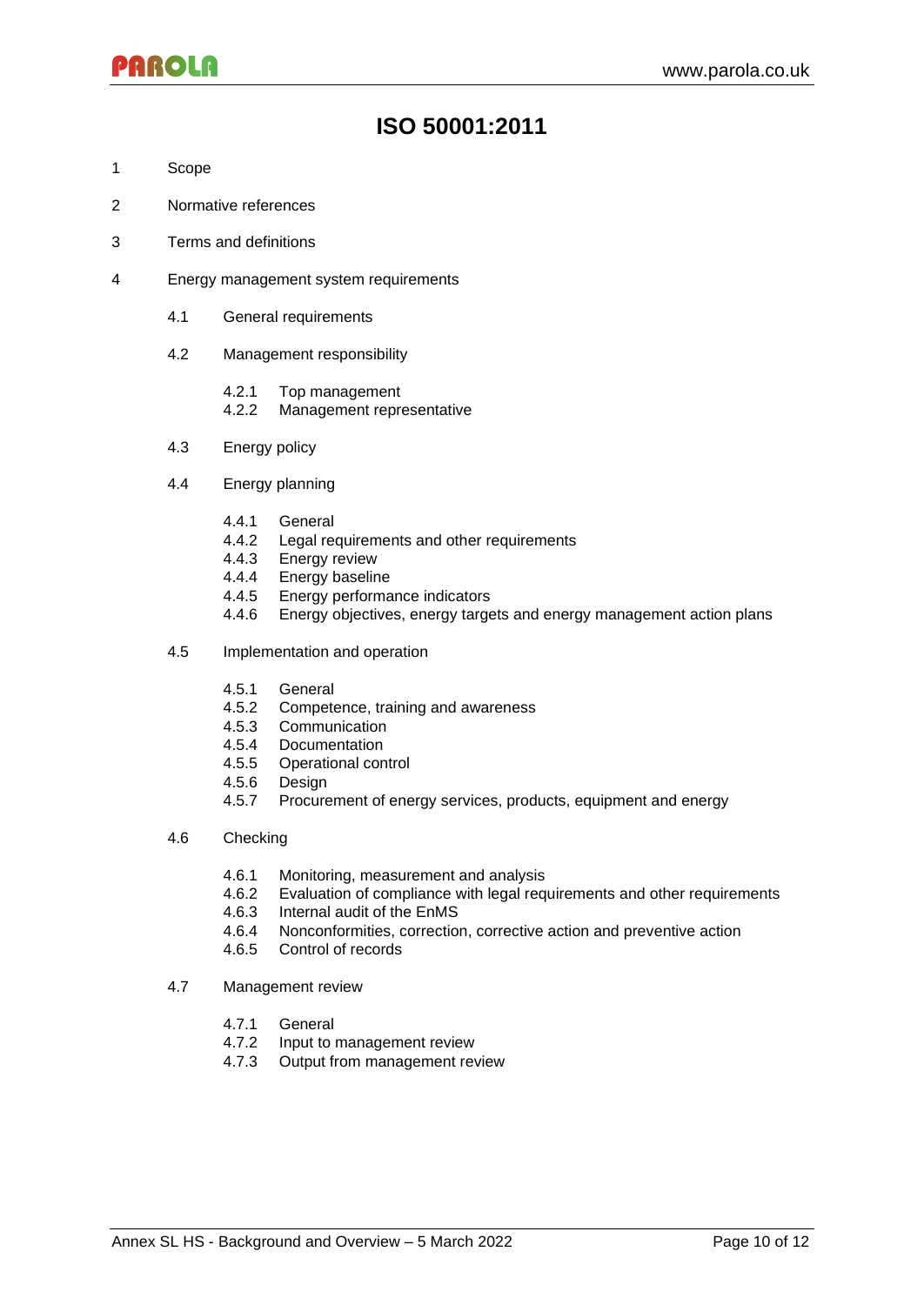### **ISO 9001:2008**

- 1 Scope<br>1.1
	- **General**
	- 1.2 Application
- 2 Normative references<br>3 Terms and definitions
- Terms and definitions
- 4 Quality management system
	- 4.1 General requirements<br>4.2 Documentation require
		- Documentation requirements<br>4.2.1 General
			- 4.2.1 General<br>4.2.2 Quality
			- 4.2.2 Quality manual<br>4.2.3 Control of docu
			- 4.2.3 Control of documents<br>4.2.4 Control of records Control of records
- 5 Management responsibility
	-
	- 5.1 Management commitment<br>5.2 Customer focus
	- 5.2 Customer focus<br>5.3 Quality policy Quality policy
	- 5.4 Planning
		-
		- 5.4.1 Quality objectives<br>5.4.2 Quality management Quality management system planning
	- 5.5 Responsibility, authority and communication<br>5.5.1 Responsibility and authority
		- - 5.5.1 Responsibility and authority<br>5.5.2 Management representative
			- 5.5.2 Management representative<br>5.5.3 Internal communication 5.5.3 Internal communication
	- 5.6 Management review
		- - 5.6.1 General
			- 5.6.2 Review input Review output
- 6 Resource management
	- - 6.1 Provision of resources<br>6.2 Human resources
			- Human resources<br>6.2.1 General **General** 
				-
				- 6.2.2 Competence, training and awareness
		- 6.3 Infrastructure<br>6.4 Work environ
	- Work environment
- 7 Product realization
	- 7.1 Planning of product realization<br>7.2 Customer-related processes
		- Customer-related processes<br>7.2.1 Determination of re
			- Determination of requirements related to the product
			- 7.2.2 Review of requirements related to the product<br>7.2.3 Customer communication
			- Customer communication
	- 7.3 Design and development
		- 7.3.1 Design and development planning
		-
		- 7.3.2 Design and development inputs<br>7.3.3 Design and development output
		- 7.3.3 Design and development outputs<br>7.3.4 Design and development review
		- 7.3.4 Design and development review<br>7.3.5 Design and development verifica
		- 7.3.5 Design and development verification<br>7.3.6 Design and development validation Design and development validation
		- 7.3.7 Control of design and development changes
	- 7.4 Purchasing
		-
		- 7.4.1 Purchasing process<br>7.4.2 Purchasing informat 7.4.2 Purchasing information<br>7.4.3 Verification of purchase
		- Verification of purchased product
	- 7.5 Production and service provision<br>7.5.1 Control of production a
		-
		- 7.5.1 Control of production and service provision<br>7.5.2 Validation of processes for production and : 7.5.2 Validation of processes for production and service provision
		- Identification and traceability
		-
		- 7.5.4 Customer property<br>7.5.5 Preservation of pro Preservation of product
	- 7.6 Control of monitoring and measuring equipment
- 8 Measurement, analysis and improvement
	- 8.1 General
		- 8.2 Monitoring and measurement<br>8.2.1 Customer satisfaction
			- 8.2.1 Customer satisfaction<br>8.2.2 Internal audit
				-
			- 8.2.2 Internal audit<br>8.2.3 Monitoring ar 8.2.3 Monitoring and measurement of processes<br>8.2.4 Monitoring and measurement of product
			- Monitoring and measurement of product
		- 8.3 Control of nonconforming product
		-
		- 8.4 Analysis of data<br>8.5 Improvement **Improvement** 
			- - 8.5.1 Continual improvement<br>8.5.2 Corrective action
				- 8.5.2 Corrective action<br>8.5.3 Preventive action Preventive action